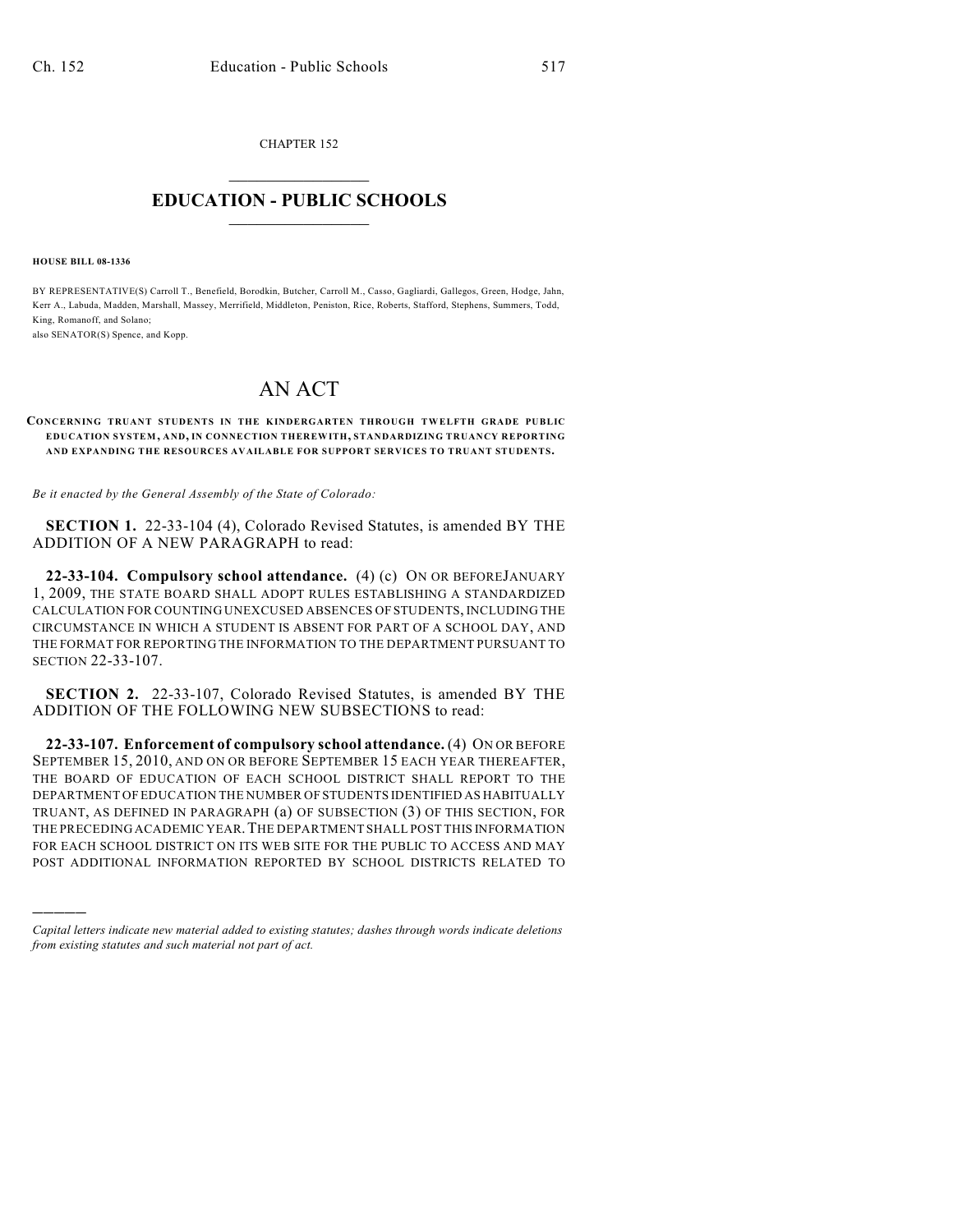## TRUANCY.

(5) THE DEPARTMENT OF EDUCATION MAY POST ON ITS WEB SITE INFORMATION CONCERNING EFFECTIVE, RESEARCH-BASED, TRUANCY- AND DROPOUT-PREVENTION PROGRAMS FOR THE BENEFIT OF SCHOOL DISTRICTS.

**SECTION 3.** 22-33-202 (1), Colorado Revised Statutes, is amended to read:

**22-33-202. Identification of at-risk students.** (1) Each school district shall adopt policies to identify students who are at risk of suspension or expulsion from school. Students identified may include those who ARE TRUANT, WHO have been or are likely to be declared habitually truant, or WHO are likely to be declared habitually disruptive. The school district shall provide students who are identified as at risk of suspension or expulsion with a plan to provide the necessary support services to help them avoid expulsion. The school district shall work with the student's parent or guardian in providing said THE services and may provide said THE services through agreements with appropriate local governmental agencies, appropriate state agencies, community-based organizations, and institutions of higher education entered into pursuant to section 22-33-204. The failure of the school district to identify a student for participation in an expulsion-prevention program or the failure of such program to remediate a student's behavior shall not be grounds to prevent school personnel from proceeding with appropriate disciplinary measures or used in any way as a defense in an expulsion proceeding.

**SECTION 4.** 22-33-205 (1) (a) and (2) (b) (III), Colorado Revised Statutes, are amended to read:

**22-33-205. Services for expelled and at-risk students - grants - criteria.** (1) (a) There is hereby established in the department of education the expelled and at-risk student services grant program, referred to in this section as the "program". The program shall provide grants to school districts, to charter schools, to alternative schools within school districts, to nonpublic, nonparochial schools, to boards of cooperative services, and to pilot schools established pursuant to article 38 of this title to assist them in providing educational services, AND OTHER SERVICES PROVIDED PURSUANT TO SECTION 22-33-204, to expelled students pursuant to section 22-33-203 (2), and to students at risk of expulsion AS IDENTIFIED PURSUANT TO SECTION 22-33-202 (1), AND TO TRUANT STUDENTS.

(2) (b) The state board shall determine which of the applying school districts, charter schools, alternative schools within school districts, nonpublic, nonparochial schools, boards of cooperative services, and pilot schools shall receive grants and the amount of each grant. In awarding grants, the state board shall consider the following criteria:

(III) The number of expelled,  $\sigma$  at-risk, OR TRUANT students who are receiving educational services through the applicant under agreements entered into pursuant to the provisions of this part 2 during the school year preceding the year for which the grant is requested;

**SECTION 5. Effective date.** This act shall take effect at 12:01 a.m. on the day following the expiration of the ninety-day period after final adjournment of the